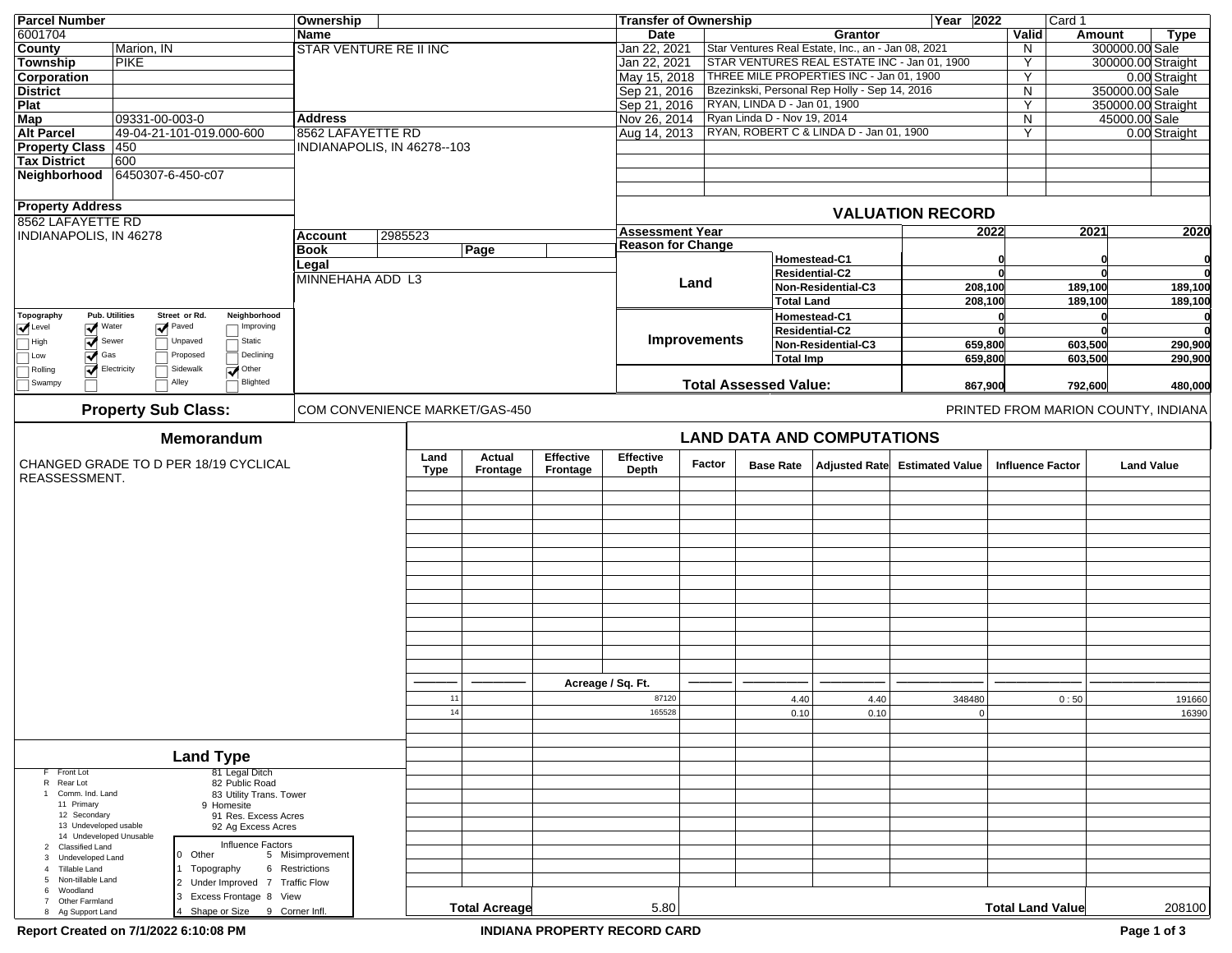| <b>Roof Type</b>                      |    | <b>Sketch</b> |              |                        |                      |     |     |             |              |              |                 |     |                 | M:Convenienc<br>Use |                                |     |                        |                |                                                 |         |                         |             |              |                       |        |               |                        |      |
|---------------------------------------|----|---------------|--------------|------------------------|----------------------|-----|-----|-------------|--------------|--------------|-----------------|-----|-----------------|---------------------|--------------------------------|-----|------------------------|----------------|-------------------------------------------------|---------|-------------------------|-------------|--------------|-----------------------|--------|---------------|------------------------|------|
| <b>BUILT-UP</b>                       |    |               |              |                        |                      |     |     |             |              |              |                 |     |                 |                     |                                |     |                        |                | <b>Pricing Key</b>                              |         |                         | GCM         |              |                       |        |               |                        |      |
| Walls                                 |    |               |              |                        | <b>Parcel Number</b> |     |     | 6001704     |              |              |                 |     |                 | Commercial          | Card 1                         |     |                        |                | S.F. Area                                       |         |                         | 3300        |              |                       |        |               |                        |      |
| Frame or equal                        |    |               |              |                        |                      |     |     |             |              |              |                 |     |                 |                     |                                |     |                        |                | Effective Perimeter L/F                         |         |                         | 234         |              |                       |        |               |                        |      |
| Brick or equal                        | ᢦ  |               | $\Box$       | $\Box$                 |                      |     |     |             |              |              |                 |     | $20\,$          |                     |                                |     |                        | P.A.R          |                                                 |         |                         |             |              |                       |        |               |                        |      |
| Metal or equal                        |    | ⊔             | $\Box$       | Ō                      |                      |     |     |             |              |              |                 |     |                 |                     |                                |     |                        |                | <b>Average Size / Units</b>                     |         |                         | 3300 / 1    |              |                       |        |               |                        |      |
| Open                                  |    |               |              |                        |                      |     |     |             |              |              |                 |     |                 |                     |                                |     |                        |                | Section Level                                   |         | HT.                     | <b>RATE</b> | HT.          | RATE                  |        | HT. RATE      | HT.                    | RATE |
| Framing                               |    |               |              |                        |                      |     |     |             |              |              |                 |     |                 |                     |                                |     |                        |                |                                                 |         | 12                      | 104.06      |              |                       |        |               |                        |      |
| <b>Wood Joist</b>                     |    |               |              |                        |                      |     |     |             |              |              |                 |     |                 |                     |                                |     |                        |                |                                                 |         |                         |             |              |                       |        |               |                        |      |
| <b>Fire Resistant</b>                 |    |               |              |                        |                      |     |     |             |              |              | R               |     | $\frac{B}{440}$ | R                   |                                |     |                        |                |                                                 |         |                         |             |              |                       |        |               |                        |      |
| <b>Fireproof Steel</b>                |    |               |              |                        |                      |     |     |             |              |              |                 |     |                 |                     |                                |     |                        |                |                                                 |         |                         |             |              |                       |        |               |                        |      |
| Reinf. Concrete                       | ⊽  |               |              |                        |                      |     |     |             |              |              |                 |     |                 |                     |                                |     |                        |                | Frame / PE Adj. [+ -]                           |         |                         | 13.69       |              |                       |        |               |                        |      |
| Flooring                              |    |               |              |                        |                      |     |     |             |              |              | 36              |     |                 |                     |                                |     |                        |                | Wall Ht. Adj.                                   |         |                         | 0.00        |              |                       |        |               |                        |      |
| Softwood                              |    |               |              |                        |                      |     |     |             |              |              |                 |     |                 |                     |                                |     |                        |                |                                                 | $[+ -]$ |                         |             |              |                       |        |               |                        |      |
| Hardwood                              |    |               |              |                        |                      |     |     |             |              |              |                 |     | 20              |                     |                                |     |                        |                | <b>BASE PRICE</b>                               |         |                         | 117.75      |              |                       |        |               |                        |      |
| Parquet                               |    |               |              |                        |                      |     |     |             |              |              |                 |     |                 |                     |                                |     |                        |                | <b>B.P.A.%</b>                                  |         |                         | 1.00        |              |                       |        |               |                        |      |
| Carpet                                |    |               |              |                        |                      |     |     |             |              |              |                 |     |                 |                     |                                |     |                        |                | Sub-total                                       |         |                         | 117.75      |              |                       |        |               |                        |      |
| Unfinished                            |    |               | $\Box$       | $\Box$                 |                      |     |     |             |              |              |                 |     |                 |                     |                                |     |                        | <b>Ceiling</b> |                                                 |         |                         | 0.00        |              |                       |        |               |                        |      |
| Other                                 |    |               |              |                        |                      |     |     |             |              |              |                 |     |                 |                     |                                |     |                        |                | <b>Interior Finish</b>                          |         |                         | 0.00        |              |                       |        |               |                        |      |
| <b>Finish Type</b>                    |    |               |              |                        |                      |     |     | 8           |              |              | $A_{1,008}^{A}$ |     |                 | R.                  |                                |     |                        |                | <b>Division Walls</b>                           |         |                         | 0.00        |              |                       |        |               |                        |      |
| Unfinished                            |    |               |              |                        |                      |     |     |             |              |              |                 |     |                 |                     |                                |     |                        |                | Lighting                                        |         |                         | 0.00        |              |                       |        |               |                        |      |
| Semifinished                          |    |               |              |                        |                      |     |     |             |              |              |                 |     |                 |                     |                                |     |                        |                | Heating/Air Cond.                               |         |                         | 0.00/0.00   |              |                       |        |               |                        |      |
| <b>Finished Open</b>                  |    |               |              |                        |                      |     |     |             |              |              |                 |     |                 |                     |                                |     |                        |                |                                                 |         |                         |             |              |                       |        |               |                        |      |
| <b>Finished Divided</b>               | ᢦ  |               |              |                        |                      |     |     |             |              | 18           |                 |     |                 |                     |                                |     |                        |                | Sprinkler                                       |         |                         | 4.97        |              |                       |        |               |                        |      |
| <b>Heating &amp; Air Conditioning</b> |    |               |              |                        |                      |     |     |             |              |              |                 |     |                 |                     |                                |     |                        |                | S.F. Price                                      |         |                         | 122.72      |              |                       |        |               |                        |      |
| <b>No Heating</b>                     |    |               |              |                        |                      |     |     |             |              | $\mathbb{C}$ | 36              | 6   |                 |                     |                                |     |                        | Area           |                                                 |         |                         | 3300        |              |                       |        |               |                        |      |
| Central Warm Air                      |    |               |              |                        |                      |     |     |             |              | 144          |                 |     |                 |                     |                                |     |                        |                | Sub-total                                       |         |                         | 404980      |              |                       |        |               |                        |      |
| Hot Water or Steam                    |    |               | $\mathbf{L}$ |                        |                      |     |     |             |              |              |                 |     |                 |                     |                                |     |                        |                | Plumbing                                        |         |                         |             |              |                       |        |               |                        |      |
| <b>Unit Heating</b>                   |    |               |              | ▊                      |                      |     |     |             |              | 18           |                 |     |                 |                     |                                |     |                        |                | <b>Unit Finish</b>                              |         |                         |             |              |                       |        |               |                        |      |
| <b>Central Air</b>                    | ✔  |               | $\Box$       | $\Box$                 |                      |     |     |             |              |              |                 |     |                 |                     |                                |     |                        |                | <b>Special Features</b>                         |         |                         |             |              |                       |        |               |                        |      |
| Package or Unit Air                   |    |               | $\sqcup$     | $\Box$                 |                      |     |     |             |              |              |                 |     |                 |                     |                                |     |                        |                | <b>Exterior Features</b>                        |         |                         |             |              |                       |        |               |                        |      |
| Sprinkler                             | ⊽  |               |              | □                      |                      |     |     |             |              |              |                 |     |                 |                     |                                |     |                        |                | <b>TOTAL BASE</b>                               |         |                         | 404980      |              |                       |        |               |                        |      |
| Plumbing                              |    | #             | TF           |                        |                      |     |     |             |              |              |                 |     |                 |                     |                                |     |                        |                | <b>Grade Factor</b>                             |         |                         | 1.00        |              |                       |        |               |                        |      |
| <b>Full Baths</b>                     |    |               |              |                        |                      |     |     |             |              |              |                 |     |                 |                     |                                |     |                        |                |                                                 |         |                         | 1.00        |              |                       |        |               |                        |      |
| Half Baths                            |    |               |              |                        |                      |     |     |             |              |              |                 |     |                 |                     |                                |     |                        |                | <b>Location Multiplier</b>                      |         |                         |             |              |                       |        |               |                        |      |
| Extra fixtures                        |    |               |              |                        |                      |     |     |             |              |              |                 |     |                 |                     |                                |     |                        |                | <b>Reproduction Cost</b>                        |         |                         | 404980      |              |                       |        |               |                        |      |
| $\overline{0}$<br>Total               |    |               |              |                        |                      |     |     |             |              |              |                 |     |                 |                     |                                |     | Phys Dep/ Yr Blt /Cond |                |                                                 | 2/2019/ |                         |             |              | $\prime$              |        | $\frac{1}{2}$ |                        |      |
| <b>Other Fixtures</b>                 |    |               |              |                        |                      |     |     |             |              |              |                 |     |                 |                     |                                |     | Obsolescence           |                |                                                 |         |                         |             |              |                       |        |               |                        |      |
| <b>Wash Fountains</b>                 | GF | ES            |              | $\overline{\text{ss}}$ |                      |     |     |             |              |              |                 |     |                 |                     |                                |     |                        |                | <b>Remainder Value</b>                          |         |                         | 396880      |              |                       |        |               |                        |      |
| Cicular 36"                           |    |               |              |                        |                      |     |     |             |              |              |                 |     |                 |                     | <b>SUMMARY OF IMPROVEMENTS</b> |     |                        |                |                                                 |         |                         |             |              |                       |        |               |                        |      |
| Circular 54"                          |    |               |              |                        |                      |     |     |             |              |              |                 |     |                 |                     |                                |     |                        |                |                                                 |         |                         |             |              |                       |        |               |                        |      |
| Semi-circular 36"                     |    |               |              |                        |                      | Use | Ht. | Const       | Grd          | Year         | Effty           |     | Base Rate       | Feat                | Adj Rate                       | No. | Size or                | <b>LCM</b>     | <b>Rplc Cost</b>                                | Dep     | REM Val %               |             | <b>Trend</b> | <b>True Tax Value</b> |        |               | Val. Adj. / Sound Val. |      |
| Semi-circular 54"                     |    |               |              |                        |                      |     |     | <b>Type</b> |              | Const        | Year            | Cnd |                 |                     |                                | Un. | Area                   |                |                                                 | Obs     |                         | Cmp         | Factor       |                       |        |               |                        |      |
| <b>Industrial Gang Sinks</b>          |    |               |              |                        | <b>Building</b>      |     |     |             |              |              |                 |     |                 |                     |                                |     | 3300                   | 1.00           |                                                 |         | 396880                  | 100         | 108          |                       | 428600 |               |                        |      |
| 4' long, 4 man                        |    |               |              |                        | Paving -Conc         |     |     | 6Hvy        | C            | 2019         | 2019            |     | 5.15            | $\overline{1}$      | 5.41                           |     | 32533                  | 1.00           | 176000                                          | 8/      | 161920                  | 100         | 108          |                       | 174900 |               |                        |      |
| 8' long 8 man                         |    |               |              |                        | Canopy               |     |     | 0Average    | C            | 2019         | 2019            |     | 26.71           | $\mathbf 0$         | 26.71                          |     | 25x125                 | 1.00           | 56760                                           | 10/     | 51080                   | 100         | 108          |                       | 55200  |               |                        |      |
| Shower-Column                         |    |               |              |                        | Masonry Wall         |     |     | $0 8$ -in   | $\mathsf{C}$ | OLD          | OLD             |     | 138.20          | 0                   |                                |     | 0x36                   | 1.00           | 4980                                            | 80/     | 1000                    |             | 108          |                       | 1100   |               |                        |      |
| Circular, 5 per                       |    |               |              |                        |                      |     |     |             |              |              |                 |     |                 |                     |                                |     |                        |                |                                                 |         |                         |             |              |                       |        |               |                        |      |
| Semi-circular, 3 per                  |    |               |              |                        |                      |     |     |             |              |              |                 |     |                 |                     |                                |     |                        |                |                                                 |         |                         |             |              |                       |        |               |                        |      |
| Corner, 2 per                         |    |               |              |                        |                      |     |     |             |              |              |                 |     |                 |                     |                                |     |                        |                |                                                 |         |                         |             |              |                       |        |               |                        |      |
| <b>Shower Multi-Stall</b>             |    |               |              |                        |                      |     |     |             |              |              |                 |     |                 |                     |                                |     |                        |                |                                                 |         |                         |             |              |                       |        |               |                        |      |
| Circular, 5 per                       |    |               |              |                        |                      |     |     |             |              |              |                 |     |                 |                     |                                |     |                        |                |                                                 |         |                         |             |              |                       |        |               |                        |      |
| Semi-circular, 3 per                  |    |               |              |                        |                      |     |     |             |              |              |                 |     |                 |                     |                                |     |                        |                |                                                 |         |                         |             |              |                       |        |               |                        |      |
| Corner, 2 per                         |    |               |              |                        |                      |     |     |             |              |              |                 |     |                 |                     |                                |     |                        |                | SUMMARY OF SPECIAL FEATURES / EXTERIOR FEATURES |         |                         |             |              |                       |        |               |                        |      |
|                                       |    |               | #Fixtures    |                        |                      |     |     |             |              |              |                 |     |                 |                     |                                |     |                        |                |                                                 |         |                         |             |              |                       |        |               |                        |      |
| <b>Gang Shower Heads</b>              |    |               |              |                        |                      |     |     |             |              |              |                 |     |                 |                     |                                |     |                        |                |                                                 |         |                         |             |              |                       |        |               |                        |      |
| <b>Drinking Fountains</b>             |    |               |              |                        |                      |     |     |             |              |              |                 |     |                 |                     |                                |     |                        |                |                                                 |         |                         |             |              |                       |        |               |                        |      |
| <b>Refrigerated Water Coolers</b>     |    |               |              |                        |                      |     |     |             |              |              |                 |     |                 |                     |                                |     |                        |                |                                                 |         |                         |             |              |                       |        |               |                        |      |
| with Hot & Cold Water                 |    |               |              |                        |                      |     |     |             |              |              |                 |     |                 |                     |                                |     |                        |                |                                                 |         |                         |             |              |                       |        |               |                        |      |
| <b>Emergency Shower</b><br>Eye Wash   |    |               |              |                        |                      |     |     |             |              |              |                 |     |                 |                     |                                |     |                        |                |                                                 |         |                         |             |              |                       |        |               |                        |      |
|                                       |    |               |              |                        |                      |     |     |             |              |              |                 |     |                 |                     |                                |     |                        |                |                                                 |         |                         |             |              |                       |        |               |                        |      |
|                                       |    |               |              |                        |                      |     |     |             |              |              |                 |     |                 |                     |                                |     |                        |                |                                                 |         |                         |             |              |                       |        |               |                        |      |
|                                       |    |               |              |                        |                      |     |     |             |              |              |                 |     |                 |                     |                                |     |                        |                |                                                 |         | Card Improvement Total  |             |              |                       | 659830 |               |                        |      |
|                                       |    |               |              |                        |                      |     |     |             |              |              |                 |     |                 |                     |                                |     |                        |                |                                                 |         | Total Improvement Value |             |              |                       | 659830 |               |                        |      |